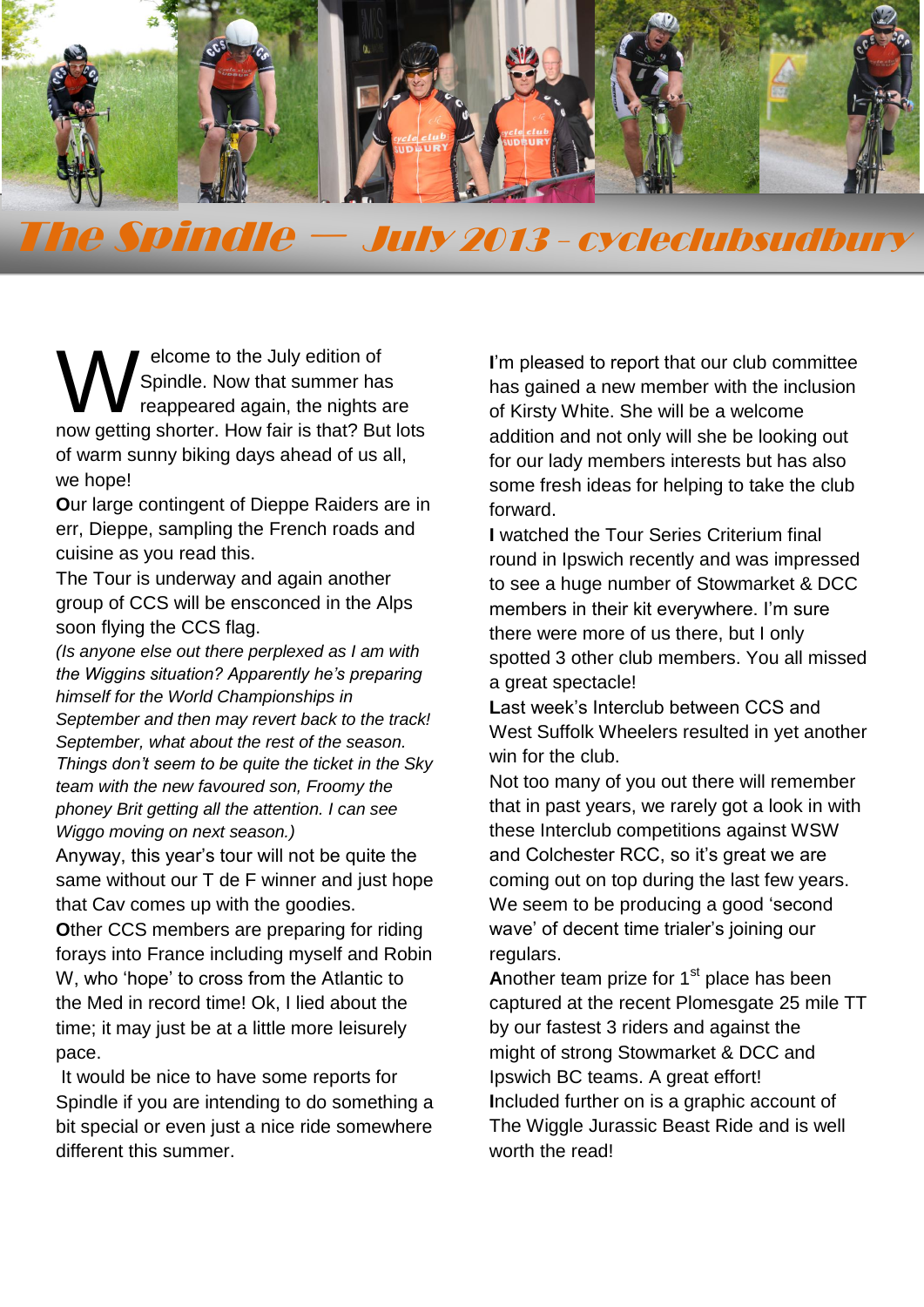**A**lso included is an account of one of our member's first time trial experience which will strike a chord with some of you who are also new to TT's. I long remember my first one as being the worst experience I had ever had on a bike. But also remember being back again the next week for more.

**I**t's good to report that the stolen (and expensive) bike from the CCS Audax HQ at Long Melford has been re-united with its Cambridge owner, albeit less his car keys and Garmin. Some sharp eyed club member had spotted the likely machine being pedalled around Melford and informed the authorities. Not really sure if the rider was the original person who pinched it but a good result all the same and well done to those concerned.

### **PARTY IN THE PARK, SUDBURY; SUNDAY 21 JULY**



**T**his annual event in Belle Vue Park, Sudbury, gives a chance for local clubs to highlight their activities. The club is intending to have a stand at this event, hopefully featuring Watt Bikes for the public to have a go on.

If you would be able to lend a hand with the manning of this, could you please e-mail Kirsty White at [kniamh@icloud.com,](mailto:kniamh@icloud.com) or contact her at a Thursday evening time trial – with enough helpers, a shift system should be possible. You'll probably be able to sneak a go on the bikes as well!

If you're not able to help, please come along to the event, and have a go with the family.

# **INSURANCE**



**D**o you have third party insurance cover when cycling? If not, why not? If you cause damage to cars, etc or injury to a third party (including your fellow riders) you could be personally liable. CCS recommend that all members have third party insurance, and for cyclists this is most easily obtained by joining the Cyclists Touring Club(CTC), who charge £16 a year to members of affiliated clubs – CCS is affiliated – or British Cycling, whose basic Ride membership is £28 a year. The CCS committee believe all members should have this insurance, and it's possible that at the AGM it might be proposed that this is a condition of membership. The committee are keen to hear the views of the membership. Please contact a committee member if you feel strongly either way on this – contact details on the website, or back of the Handbook*. Robin*

*Having been at a Sunday morning time trial near Chelmsford recently, the event had the misfortune to be on the same tarmac as a 'Charity Ride' and our 2 CCS TT- ers had to negotiate around these groups. The cycling standard of these so called riders was nothing less than appalling. Riding 3 abreast, wobbling all over the place and with total disregard for cars AND other road users, they were causing chaos.* 

*My point being, there were lots of incidents that could (and probably did) end up as accidents. With this sort on the road, you would be very wise to have some sort of insurance behind you. It's not always the cars that are our main 'enemy' out there. I rode a charity event once from Colchester and was so taken aback by the abysmal riding etiquette and standard that I vowed never to enter another, however good the cause was. Rog*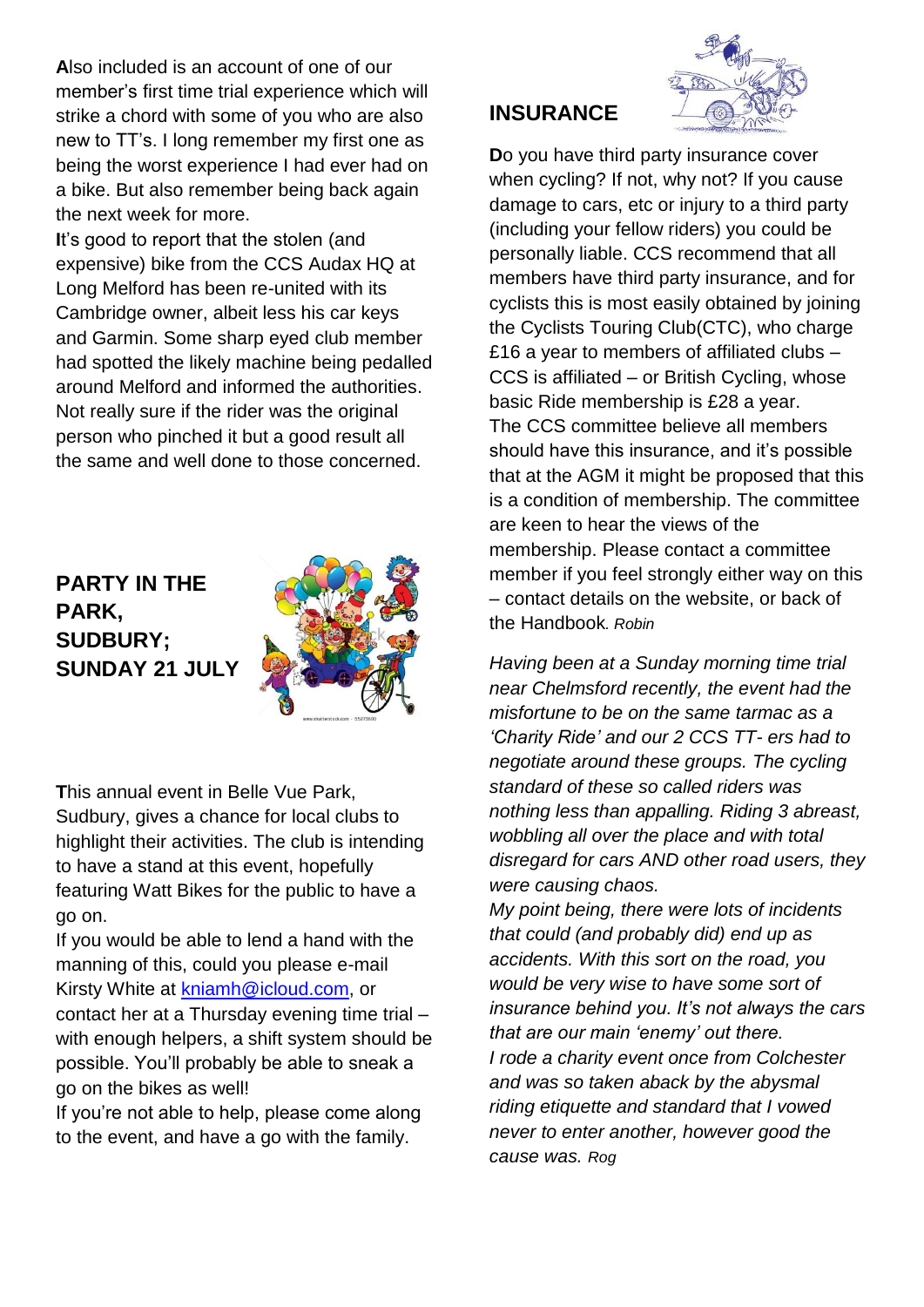### **CCS TRAINING RIDES**

**T**he Tuesday evening training rides are going well and are proving to be popular. I'm sure this training regime is one of the reasons there has been some excellent improvements in riders TT times recently. They start at 6.45pm from near the Post Office Sorting Office on Church Field Road, Chilton Industrial Estate, Sudbury, CO10 2YA, for a 1 hour hard ride. The aim is for enough people to be there to enable one or two groups.

### **MAINTENANCE CLASS**



**M**alcolm Borg's recent Bike

Maintenance evening at the Cycle Clinic, Unit 5, Clockhouse Farm, Cavendish Lane Glemsford, was not fully booked, but was highly recommended by those who attended. There's another evening organised for Thursday 10 October, from 7pm to 9 pm – no charge! There's room for 8 people.

It's a brilliant opportunity to learn more about keeping your bike on the road especially as it's free!

If you'd like to attend (bring your bike and some allen keys if you want) could you please e-mail Malcolm to book a place - first come first served! If one or two people could bring their own bike stand as well, that would help.

E-mail address; [workshop@thecycleclinic.co.uk](mailto:workshop@thecycleclinic.co.uk)

### **INTERCLUB**

The  $2^{nd}$  of our Interclub competitions, this time against West Suffolk Wheelers, resulted in another win for the club, 232 points to their 213 points. Our 5 points scoring riders were:-  $2nd \cdot$ 

| $2nd$ place Jonathan Weatherley $-49$ pts |            |  |  |  |  |  |
|-------------------------------------------|------------|--|--|--|--|--|
| 3rd place Simon Daw                       | $-48pts$   |  |  |  |  |  |
| 5 <sup>th</sup> place Darren Rule         | $-46$ pts  |  |  |  |  |  |
| 6 <sup>th</sup> place Damon Day           | $-45$ pts  |  |  |  |  |  |
| 7 <sup>th</sup> place Nick Baker          | $-44$ pts. |  |  |  |  |  |
| Well done to everyone on a great result!  |            |  |  |  |  |  |



**AUDAX RIDES** Saturday 6 July; Baldock; 300k ride.Saturday 6 July; Oundle; 100, 150, 200k rides.Sunday 7 July; Garboldisham; 55, 100, 200k

rides.Friday 12 July; Great Dunmow; 300k ride.

### *\*Saturday 20 July; Bildeston Cycling Festival\**

*Cycle Club Sudbury audaxes, organised by Robin Weaver and Roger Rush; 104k Bildeston Lanes, 168k 100 Miles of Suffolk Lanes, 208k Suffolk Lanes Extravaganza rides.*

### *NOTE –*

*There will be a limit to the number of Brevet Cards/rides available so don't get caught out like a few riders did in our last 2 Audaxes. Get your entry forms in Now!!! Also 25 mile Challenge Ride (2.00pm start), 11 mile and 5 mile Family rides (2.30pm start), and a chance for younger children to ride on a large expanse of grass in front of the events HQ... For audax rides, see AukUK website for details; for family rides, just turn up.* Sunday 28 July; Loughton; 1400k London/Edinburgh/London ride. Too late to enter, but volunteers still welcomed to help at controls and start/finish. Further details and entry forms for all of these rides on the Audax UK website, at [www.aukweb.net,](http://www.aukweb.net/index2.htm) under 'Calendar'. Entry open to all.

**UPCOMING LOCAL RIDES** Sunday,

4 August; Newmarket Cycling & Triathlon Club, in association with the Animal Health Trust; The Dogs Sportive; Kentford; 25 mile "Terrier" route, 50 mile "Whippet" route, 80 mile "Greyhound" route. The entry fee is £19 (or £25 on the day), and will raise funds for both the Animal Health Trust and Newmarket Cycling & Triathlon Club. Entry via BC British Cycling web site; [Form](https://t.co/Ya4X1pQl) here.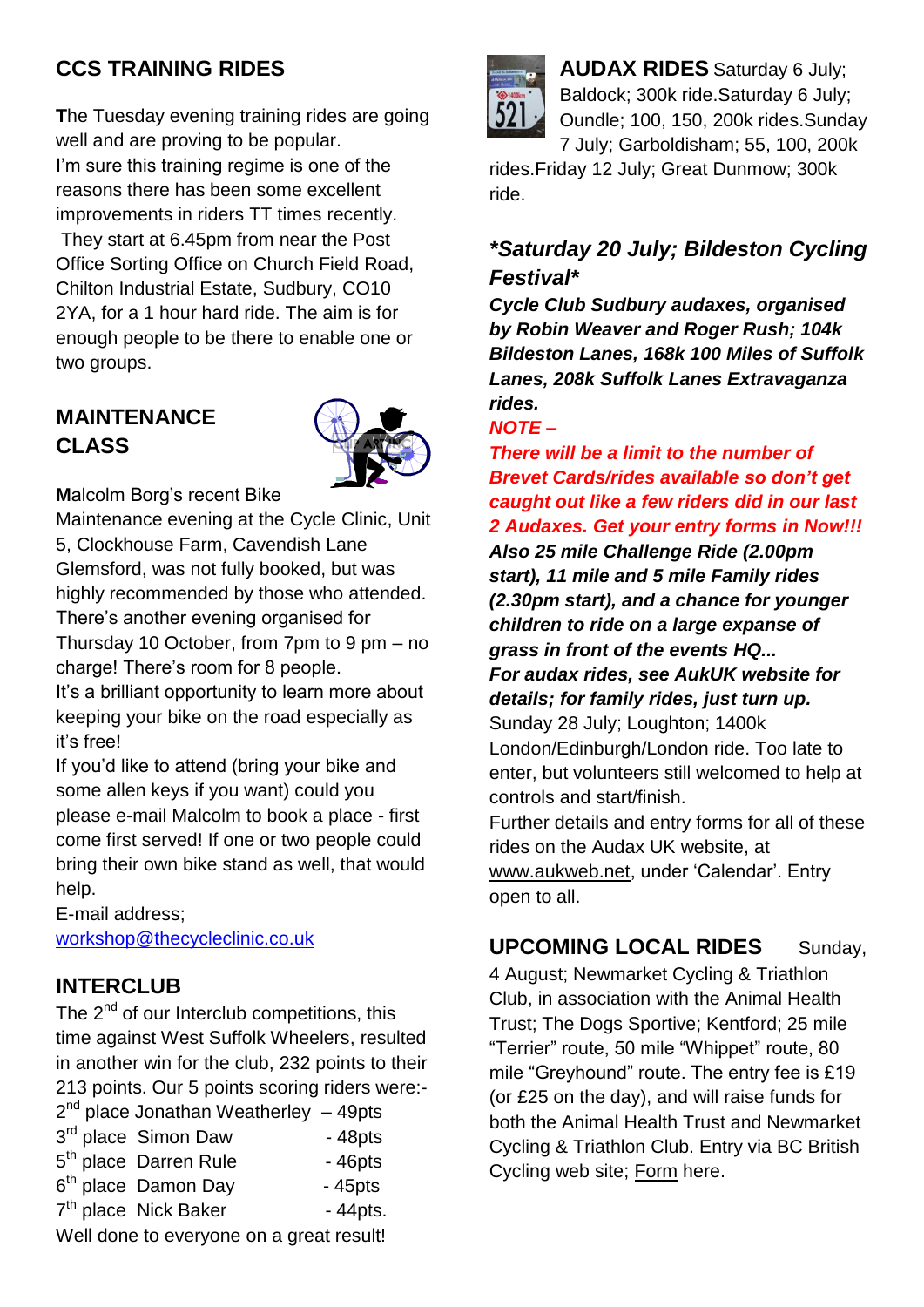### **MY FIRST TT.** *By David Miller*



**I** have to blame someone for getting me into this, so it's all Terry Law's fault! Thursday 18<sup>th</sup> April I arrived at Lavenham Cock car park, signed on and paid my £3.00 to Brian who looked over the top of his

glasses and said with a quizzical look "You're riding???"

Anyway, after many admiring comments mainly from the female riders on the colour scheme on my newly built Eddy Merckx and other comments like, "Take it easy for the first 9.5 miles or you won't finish" and "If you can catch the rider in front (your minute man) then you are doing ok". I collected my number and was off to warm up.

Up passed the church and garage and on for a couple of miles. This feels ok so don't want to overdo it and turn round to go back and realise I've had a strong tail wind on the way out and now a head wind but it's too late to back out now.

Arrived at the start in good time. Peter Whitley is pushing off but as I have never done it before I elected to decline the offer and just do a standing start.

Linda calls out 30secs, 20secs, 10secs, 5, 4, 3, 2, 1 and I'm off.

Up the hill and out of the village I am soon passed a fast rider, continue past the B1115 Waldingfield turn and then get passed by one rider, then another before the Acton turn off, shouts of encouragement or was it abuse from the guys at the post office. Couldn't tell, due to the blood pounding in my ears! Round the mini roundabout (managed to miss all the cars) up passed the Chilton airfield, more riders passing me now and starting to feel it in the legs. My minute man passed me going the other way and tried to calculate how far ahead he was. Reckoned it was less than a minute which spurred me on.

Round the home base roundabout ½ way and relaxing, down past Chilton and round the mini roundabout feeling good now on the homeward stretch passed the Waldingfield turn off into the headwind now, seemed like it

was one long grind uphill heart pounding and a few more riders passing me, legs now feel like lead. Where is that chequered flag but it's another mile before I'm passed it. Didn't catch my minute man, but made time on him! It felt like I had been on the road for hours but 35mins 11 secs; not the slowest but close.



67 years old, I must be mad.

### *FOOTNOTE*

*Since committee member/club treasurer David took to the TT tarmac for the first time, it obviously inspired another of our committee, clothing Secretary Trevor Hale, to take up the challenge and rode his first TT as well recently. (And did a decent time!) He said he enjoyed the experience which makes me think he was either:-*

- *a) lying through his handbars,*
- *b) wasn't trying hard enough,*
- *c) really did enjoy himself!*

*I hope this trend of committee members riding evening TT's isn't compulsory as there have been some worried faces at the recent meetings, especially mine!*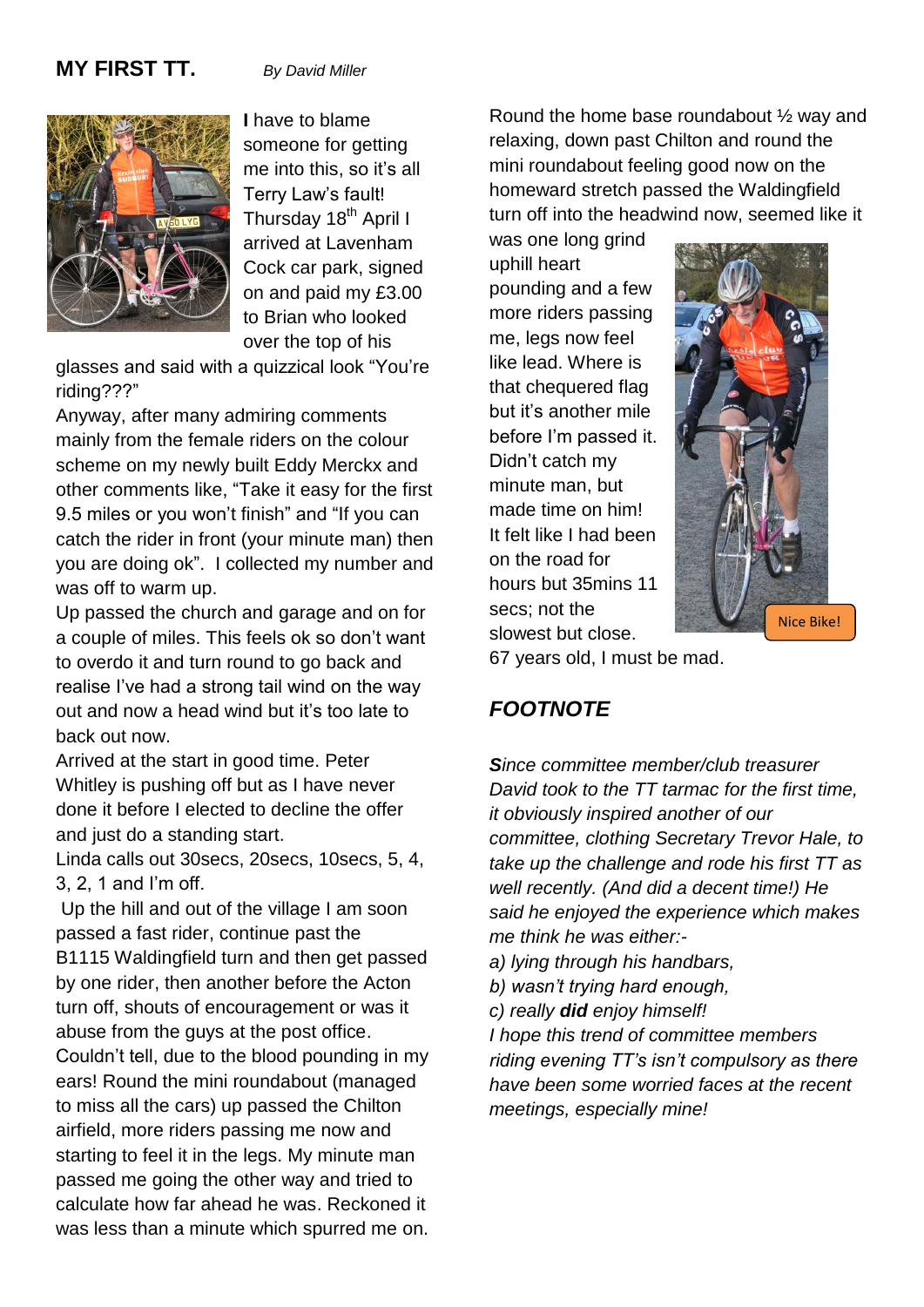# *CCS - Thursday Evening Points Series – 2013*

## *Results up to Week 10*

| <b>Name</b>             | B.E.<br>Course<br>Apr25 | Acton<br>Course<br>May 2 | H.Hilly<br>Course<br>May 9 | Lav 10<br>Course<br>May16 | B.E.<br>Course<br>May23 | Lav 10<br>Course<br><b>May 30</b> | Acton<br>Course<br>June 6 | <b>H.H.</b><br>Course<br>June 13 | <b>Lav 10</b><br>Course<br>Interclub<br>June 20 | <b>Lav 10</b><br>Course<br>$27^{\text{th}}$<br>June | <b>Total</b><br>points<br>to 27 <sup>th</sup><br>June |
|-------------------------|-------------------------|--------------------------|----------------------------|---------------------------|-------------------------|-----------------------------------|---------------------------|----------------------------------|-------------------------------------------------|-----------------------------------------------------|-------------------------------------------------------|
|                         |                         |                          |                            |                           |                         |                                   |                           |                                  |                                                 |                                                     |                                                       |
| *M.Arnold               | 21.34                   |                          |                            |                           |                         |                                   |                           |                                  |                                                 |                                                     |                                                       |
| N.Baker                 |                         | 20.42                    |                            |                           |                         | 25.07                             | 20.56                     |                                  | 24.12                                           |                                                     | 79                                                    |
| S.Barnes                | 22.59                   | 24.02                    |                            |                           | 23.43                   |                                   | 23.50                     |                                  |                                                 |                                                     | 82                                                    |
| *M.Borg                 | 22.48                   |                          | 48.31                      | 29.06                     | 23.09                   | 28.41                             | 23.16                     | 39.03                            | 27.22                                           | 28.26                                               | 891                                                   |
| *J.Bradbury             |                         |                          | 37.21                      |                           | 21.10                   |                                   | 22.07                     |                                  |                                                 |                                                     |                                                       |
| G.Buckles               | 22.45                   | 24.22                    |                            | 29.33                     | 22.49                   | 28.38                             |                           |                                  | 28.09                                           | 28.12                                               | 229                                                   |
| R.Bush                  | 28.45                   | 31.35                    |                            | 35.00                     |                         | 35.10                             |                           |                                  | 34.48                                           | 34.48                                               | 113                                                   |
| *D.Carver               | 23.17                   | 24.38                    | <b>DNF</b>                 |                           |                         |                                   |                           |                                  |                                                 |                                                     | 25                                                    |
| *D.Crisp                | 20.16                   |                          | 38.09                      | 26.02                     |                         | 25.56                             | 21.09                     |                                  | 24.49                                           | 25.18                                               | 188                                                   |
| J.Davies                |                         |                          |                            |                           |                         |                                   |                           |                                  |                                                 |                                                     |                                                       |
| R.Davies                | 19.41                   | 21.05                    |                            | 24.31                     |                         | 24.24                             |                           |                                  | 24.27                                           |                                                     | 65                                                    |
| S.Daw                   |                         |                          |                            | 23.23                     |                         |                                   | 19.37                     |                                  | 23.07                                           |                                                     | 130                                                   |
| D.Day                   |                         |                          |                            |                           |                         |                                   |                           |                                  | 23.58                                           |                                                     |                                                       |
| J.Downs                 | 20.05                   | 21.14                    |                            | 25.35                     |                         |                                   |                           |                                  |                                                 |                                                     | 431                                                   |
| A.Dyson                 |                         |                          |                            |                           |                         |                                   | 24.08                     | 40.38                            | 24.39                                           |                                                     | 50                                                    |
| R.Empson                |                         |                          |                            |                           |                         |                                   |                           |                                  |                                                 |                                                     | 10                                                    |
| A.Flynn                 |                         | 21.25                    |                            |                           |                         |                                   |                           |                                  |                                                 |                                                     | $\overline{117}$                                      |
| L.Ford                  |                         | 22.00                    |                            | 25.50                     | 20.47                   |                                   |                           |                                  |                                                 | 26.07                                               | 216                                                   |
| *J.Goodright            |                         |                          |                            |                           | 22.17                   |                                   |                           |                                  |                                                 |                                                     |                                                       |
| C.Harris                | 24.36                   |                          |                            |                           |                         | 30.28                             |                           |                                  | 29.39                                           |                                                     | 78                                                    |
| A.Hoppitt               |                         |                          |                            |                           |                         |                                   |                           | 34.14                            |                                                 |                                                     | 30                                                    |
| G.Hoppit                |                         |                          |                            |                           | 21.35                   | 25.27                             | 21.08                     |                                  | 24.59                                           |                                                     | 337                                                   |
| J.Howe                  |                         | 21.18                    |                            | 25.34                     | 20.50                   |                                   | 21.30                     | 34.25                            |                                                 |                                                     | 718                                                   |
| A.Howlett               | 26.44                   |                          |                            |                           |                         |                                   |                           |                                  |                                                 |                                                     | 10                                                    |
| *A.Kennedy              | 18.49                   |                          |                            |                           |                         | 24.17                             |                           |                                  |                                                 |                                                     |                                                       |
| S.Kirk                  |                         |                          |                            | 26.17                     |                         |                                   |                           |                                  |                                                 |                                                     | 10                                                    |
| <b>B.Law</b>            |                         |                          |                            |                           |                         |                                   | 28.30                     |                                  | 32.39                                           | 32.49                                               | 60                                                    |
| T.Law                   |                         |                          |                            |                           |                         | 33.49                             | 28.35                     |                                  | 31.01                                           | 31.26                                               | 118                                                   |
| D.Leeder                | 23.31                   |                          |                            |                           |                         | 29.31                             |                           | 41.25                            | 29.33                                           |                                                     | 148                                                   |
| T.Lightower             |                         | 23.55                    |                            |                           |                         |                                   |                           |                                  |                                                 |                                                     |                                                       |
| T.Littlewood            |                         |                          |                            |                           |                         |                                   |                           |                                  |                                                 |                                                     |                                                       |
| *C.Love                 | 23.53                   |                          |                            | 29.20                     | 23.25                   |                                   |                           |                                  |                                                 |                                                     |                                                       |
| *S.Mackay               | 21.41                   | 22.23                    |                            | 27.09                     |                         |                                   | 22.05                     | 36.15                            | 25.34                                           |                                                     | 308                                                   |
| <b>B.Mann</b>           | <b>DNF</b>              | 23.21                    |                            | 28.21                     | 22.45                   | 27.53                             |                           | 38.46                            | 26.54                                           |                                                     | 160                                                   |
| D.Miller                |                         | 28.19                    | 47.50                      | 33.27                     |                         |                                   | 27.08                     |                                  |                                                 | 32.06                                               | 326                                                   |
| *T.Moore                | 27.57                   |                          | 48.25                      | 33.00                     | 26.54                   | 32.07                             | 26.46                     | 45.08                            | 31.23                                           | 32.13                                               | 506                                                   |
| K.Moorhouse             |                         |                          |                            |                           |                         |                                   |                           |                                  |                                                 |                                                     |                                                       |
| J.Newton                |                         |                          |                            |                           | 22.34                   |                                   | 23.08                     |                                  |                                                 |                                                     | 20                                                    |
| J.Palmer                | 26.23                   |                          | 50.08                      |                           | 27.18                   |                                   | 27.03                     | 43.22                            | 29.47                                           |                                                     | 496                                                   |
| *A.Pettit               |                         |                          |                            |                           |                         | 24.24                             |                           |                                  |                                                 |                                                     |                                                       |
| T.Pillet                | 22.35                   | 22.50                    | 39.52                      | 26.17                     | 22.00                   |                                   | 22.22                     | 38.40                            | 28.04                                           |                                                     | 141                                                   |
| <i><b>*R.Porter</b></i> |                         |                          |                            | 25.51                     | 20.43                   |                                   | 21.31                     | 35.32                            | 25.44                                           | 25.44                                               |                                                       |
| C.Pratt                 |                         | DNF<br>punc              | 38.24                      | 26.20                     | 21.12                   | 26.00                             | 21.50                     | 34.53                            | 25.15                                           |                                                     | 700                                                   |
| D.Pratt                 |                         | 21.12                    | 35.08                      | 24.46                     | 19.58                   | 24.18                             | 20.36                     | 33.48                            | 26.54                                           |                                                     | 285                                                   |
| *C.Rowe                 | 22.38                   | 23.45                    |                            |                           |                         |                                   |                           |                                  |                                                 |                                                     |                                                       |
| D.Rudling               |                         | 23.45                    |                            |                           |                         |                                   | 25.07                     |                                  |                                                 |                                                     | 20                                                    |
| D.Rule                  | 19.33                   |                          |                            |                           | 19.59                   |                                   |                           | 33.08                            | 23.46                                           | 24.00                                               | 500                                                   |
| J.Rush                  | 19.13                   | 20.01                    | 33.38                      | 24.07                     | 19.24                   | 23.59                             | 20.25                     | 33.12                            |                                                 | 24.00                                               | 176                                                   |
| A.Russell               | 22.51                   | 23.46                    |                            | 25.56                     |                         | 26.38                             |                           |                                  |                                                 |                                                     | 70                                                    |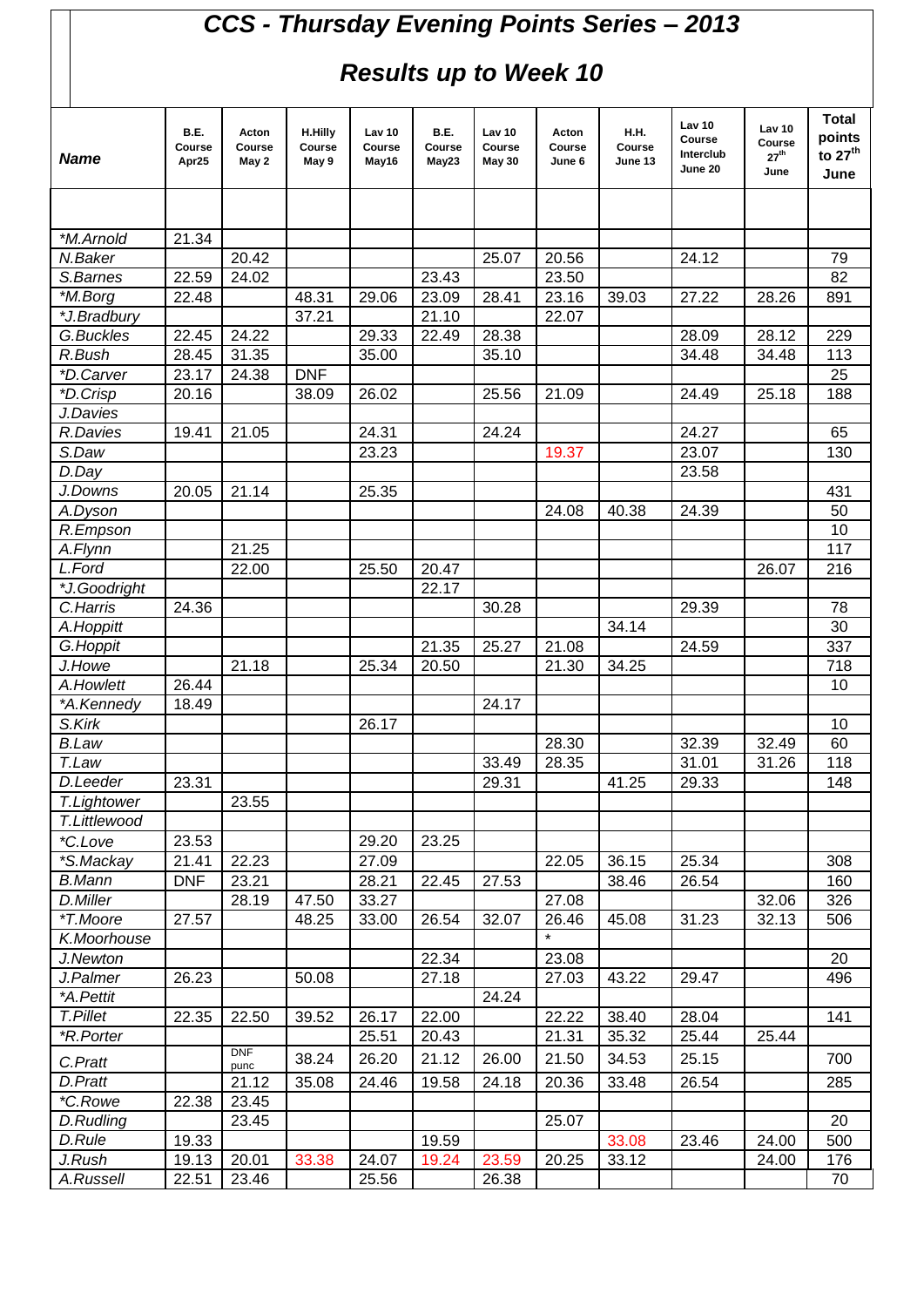| M.Shinn       |       |       |       |       |       |       |       | 36.04 |       |       |     |
|---------------|-------|-------|-------|-------|-------|-------|-------|-------|-------|-------|-----|
| J.Shotbolt    |       | 27.19 |       |       | 27.22 | 32.03 | 27.24 |       | 31.34 |       | 79  |
| *M.Shotbolt   | 18.46 | 19.23 |       | 23.19 |       |       |       |       |       | 23.27 |     |
| D.Upton       | 22.06 | 23.03 |       | 27.34 |       | 27.03 |       | 37.24 | 26.25 |       | 149 |
| S. Toy        |       |       |       |       |       |       |       |       |       |       | 10  |
| M.Traynar     |       |       |       | 27.13 |       |       |       |       |       |       | 393 |
| *S. Tyrell    |       |       |       | 26.23 |       |       |       |       |       |       |     |
| *I. Young     |       |       | 42.25 |       |       |       |       |       |       |       |     |
| J. Weatherley |       |       |       | 23.08 |       |       |       |       | 22.58 |       | 122 |
| *N.Webber     |       |       |       |       |       |       | 20.48 |       |       | 24.35 |     |
| *J.Wharton    | 19.46 |       |       | 24.59 |       |       |       |       |       | 24.26 |     |
| K. White      | 24.30 |       | 43.55 | 29.55 | 24.45 | 29.49 | 24.31 | 40.38 | 28.42 | 29.09 | 895 |

## **EVENING TT SERIES ROUND-UP**

**T**he Evening TT Series is benefitting some of the riders who are using the Tuesday evening training runs to extract extra speed from their legs and TT bolides! Entry levels have been hit this year with riders missing Thursday evenings and saving themselves for the Open TT's they have entered at the weekends. Right or wrong, I'm not sure!

Still on top of the pile is Kirsty on 895 points which is only a smidge better than Malcolm's huge leap into second place with 891 points.

Jamie Howe is chipping away in 3<sup>rd</sup> place with 718 just ahead of the rapidly improving Charlie Pratt on 700. With Tom Moore on 506, he will soon be in the clutches of Darren Rule on 500 who enjoyed his first overall win on the Hitcham Hilly, beating James by 8secs.

The recent Interclub against WSW saw a whole host of riders return with P.B.'s on what was considered to be almost ideal TT conditions (Now there's a rarity!)

With the series now passed the half way mark, I wouldn't rule out any of the top 6 making first over the line at the end of August.

**---------------------------------------------------------------------------------------------------------------------------------------------**

## **WIGGLE JURASSIC BEAST**



*By Jody Downs*

During a conversation with

Jamie Howe earlier in the year he mentioned that he and Jules Mumford had signed up to do one of the Wiggle Sportive called the 'Jurassic Beast'. I immediately assume it would involve cycling around the Jurassic coastline and the 'Beast' part could mean it was either fairly long or lumpy. Having told Jamie I would investigate further before I committed to ride it, I logged on and checked out the distance and elevation stats, 100 miles and rather hilly with climbing basically most of the route. Now 100 miles is not a great challenge to most cyclists but throw a few hills in along the way and it becomes a totally different scenario for me in particular! Knowing that Lee Ford is always happy to undertake a day long cycling experience, having

ridden the 130 mile Tour Ride with him last year (well the first 75 miles before he happily rode away with a slight faster group leaving me 55 miles to roll in on my own) I called Lee and without hesitation he agreed.

So with a group of four all signed up, travel and accommodation, was the next consideration and as luck would have it ex Sudbury resident and triathlete Terry Nippress lives just down the road from the start at the Bovington Tank Museum. Quick call to Terry and he is on board for putting Lee and myself up the night before, looks like Jamie and Jules are in a B&B !!, Terry is also keen to ride with us.

Terry outlined his training plan that would involve riding sections of the route and reporting back. He had never ridden much more than 30 miles before he was going to need to put in some serious work.

Meanwhile back in Suffolk each of us went about their own preparation, anyone who followers Lee on Strava will know he is often out on his own clocking 50 plus miles but rarely as far as the 100. Jules had commitments with Melford FC which meant distance cycling preparation over the initial period would be harder to fit in, Jamie again being self-motivated was getting miles in on solo rides and some riding buddies from Bury St Edmunds but again nothing near the total distance of the ride expect the Newmarket 100. I on the other hand decided on a slightly different approach, ignore it for as long as possible as my main concentration has been Turbo work to try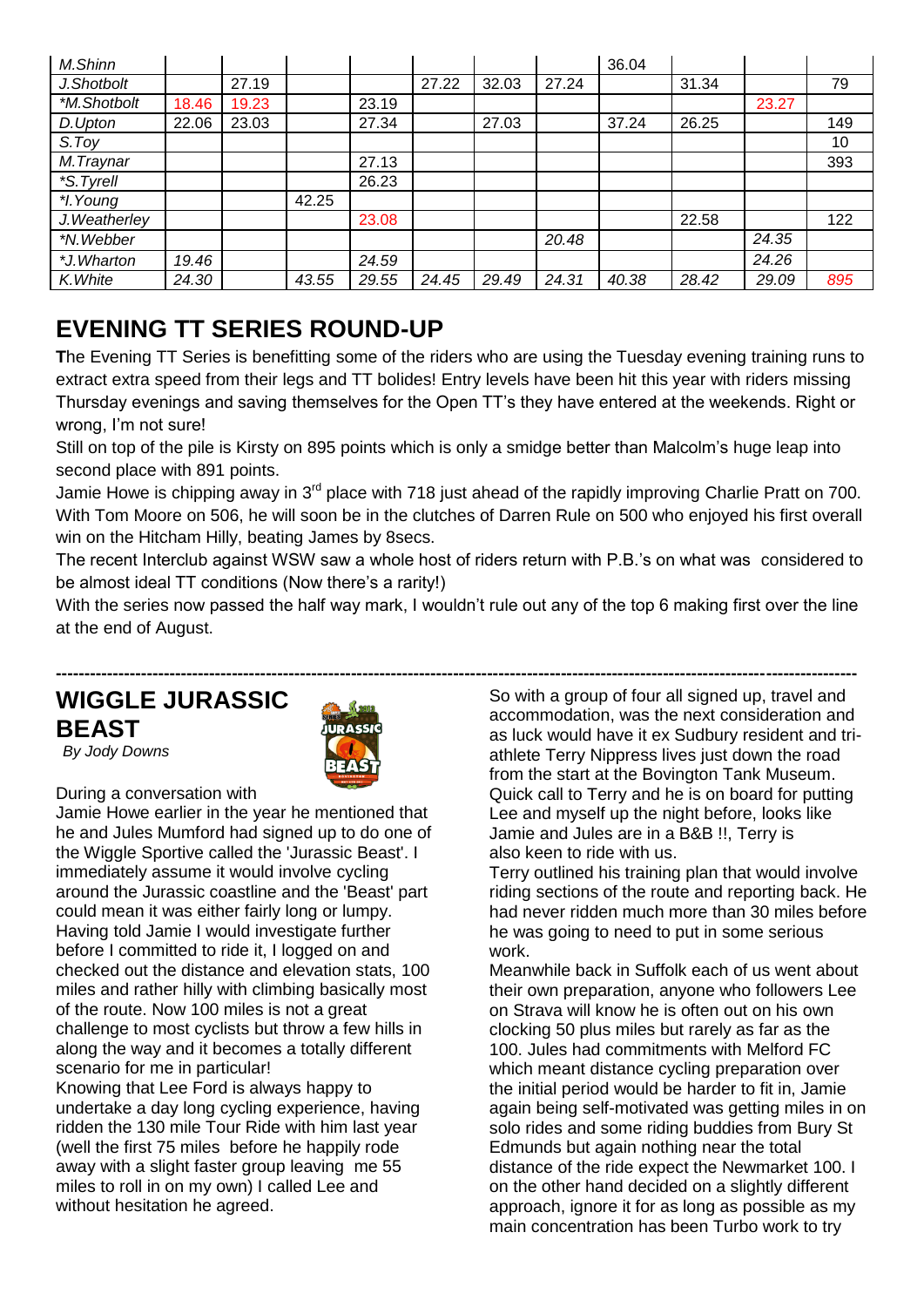and improve my TT performances, having said that we all managed to squeeze in the usual 30 and 40 milers in addition to a couple of local sportives. The week before the event Lee and I joined Damon Day on a 60 mile tour of Essex, mostly in Damon's tow, whilst Jamie took the alternative preparation of a 4 day stag trip to Benidorm, from what I understand it was not a cycling break either!!

The Beast weekend was upon us and Lee & I set off for Terry's and Jamie & Jules to their B&B, Lee use of his Smartphone satnav was absolutely amazing, the closer we got to our destination and the less familiar we were with where to go the more he chose to ignore it!!!

Morning of the ride and up at 5am, breakfast and dress and in the car for 6am, on arrival at the tank museum the operation to hand out the timing chips, number tags and goody bags was extremely slick. Following a bit of pre ride nerves requiring a slightly extended visit to the gents, I could hear the queue moaning beyond the door, and we are on our bikes and ready to go. A quick briefing from the organiser and were on the road with a total of near 2,000 other riders. The first 7 miles was a gentle affair with plenty of conversation, at 7 miles the first climbing started and eventually peaked at 13 miles, the top of the final part registered a grade of 19% on the Garmin and we were all pleased to hit the top.

After a short flat section the benefit of a long climb was realised



with a fast decent in excess of 40mph, unfortunately as I came round the corner Jamie was no longer attached to his bike having caught the rear wheel of Jules and been thrown up in the air, the bike was showing early signs of battle damage as was Jamie who was bleeding from elbow, knees and mouth. Had it been me I may well have been ready for a car ride back to the HQ, Jamie seem fairly dismissive to his injuries. Quick patch up and off we go but with two miles of comical arguments between Jules and Jamie as to whose fault it was.

Within minutes we find ourselves again faced by a similar climb but on the occasion every one descends safely. The course is now nonstop up & down with kicks in the road that mean you are never able to relax.

Jamie's bike is misbehaviour with the chain coming off at the base of a long climb; we hang

back as he rolls down to flick it back on, it now annoying him.

At 18 miles we hit a serious climb, for most anyway as riders start to leave their bikes and walk, at this stage there no sign of us getting off and slowly we separate on the climb, Lee goes off like a mountain goat, followed by Jamie, I pass Jules and Terry who find their own tempo. The last time I glanced at the Garmin the grade was in the mid to high 20's. All concerned have the added pressure of a ride photographer at the side of the road to record your performance up the hill. We are less than 20 minutes in and the heart rate monitor and legs are telling a worrying story. Going down to other side we quickly reach the first feed stop at 20 miles, a feed stop after 20 miles sounds ridiculous but boy, was it welcome. After a quick conversation we head off but not before being told that between 20 and 50 miles there were no major climbs, this was true but it was by no means flat! Jamie's parting words when told by a marshal that there some serious climbs in the second part of the course are 'bringing it on - bigger the better' my thoughts do not mirror his!!

There is now a clear difference in our groups ability to ascent and descent, Terry is taking the more cautious approach and a gap on the road naturally appear with Jules, Jamie and Lee riding together with Terry and myself dropping back, although I am reluctant to hang back I am aware that this may be an obvious outcome in the ride at a later stage anyway.

We arrive at food stop number 2 after approx 50 miles where the others are waiting, the sports gels and the energy supplement intake having taken its toll on one of the group who has made a quick dash to the WC to have a cleanup, disaster averted!!

We learn that that immediately after this stop there are two climbs in quick succession, both in excess of two miles with the second one being the steeper of the two, again a photographer is recording the pain, a clear case of the mind taking charge of the body. This was the last time we saw Lee, Jamie & Jules. I agree to ride with Terry for the balance of the ride and he was keen to ride at his own pace to ensure it makes it to the end which was a wise decision.

We stick together for a further 8 miles but at this point we become separated, at the top of a long climb a sign reads 'wait until you get to the top the view is worth it' to be honest it wasn't. I ride on through Swanage and start the 4.5 miles of uphill cycling, my compact gearing (thank goodness I put it on before we came down) is now in its easiest gear despite the climb being gentle in comparison to the previous efforts. I am catching slower rides but get overtaken by quicker riders but I am unable to hang on to them.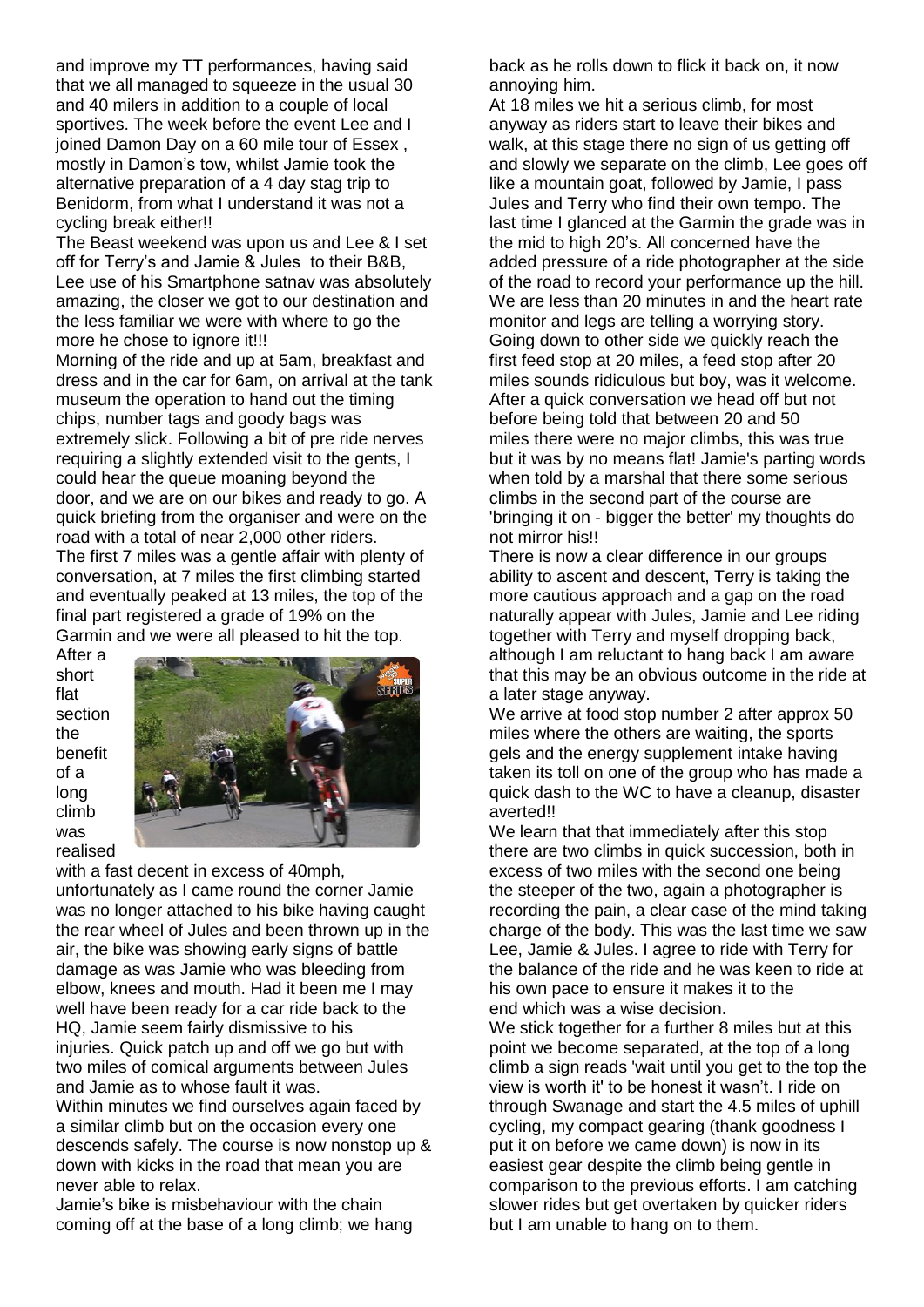The wind was now difficult, the rain was falling and the temperature had dropped which made for a fairly miserable 20mile section until the next stop.

The final feed stop came shortly after 75miles and at this point my enthusiasm was slipping away, wrong it was nearly gone, as I ride in I hope that at least one of the other 3 were there but they are not. I wait for Terry and when he arrives he confirms he was going to ride the final leg on his own as he was suffering, the truth was everybody look fairly well cooked. So of I set for a fairly lonely last leg, the 25 miles felt longer and I found myself looking at every mile ticking away on the computer, each mile got longer!!

The last major challenge is at 83 miles, a long climb that kicks badly at the top, the sign on the side of the road reads 'the last climb, until the

next one' if this true then I am done for!! I later learnt it was at this point where Lee



rode away from Jamie and Jules, Jamie having under fuelled and was now paying the price and later confirmed that he was completely done at this point. Lee tells me he actually enjoyed the final part and put in a decent final push by hooking up with a faster group and 'going for it' for the final leg.

The ride home from this point was straight forward except for my legs that were absolutely gone and a headwind to add torture to the experience; I am now telling myself that this type of event is not for me. I see a sign in the distance and once I am able to read it the message is well received - 5k until the finish - one final push and I am back. As you pass the finish line you are given a 'finishers medal' and a goody bag full of gels and alike, that's the last thing I want at this point. I tell myself that I won't be coming back next year!! Great credit goes to Lee, Jamie & Jules for their ride times, and to Terry for completing the course as he did. We all agree that this is a very tough and demanding ride regardless of your ability.

### **Open TT's Press Report ..................**

### Up to June 8th *2013*

Cycle Club Sudbury continued their winning streak recently in the Plomesgate 25 mile Open Time Trial around the roads of Rendlesham and Tunstall forests.

They secured  $1<sup>st</sup>$  place in the team award by a narrow 9 seconds from Ipswich BC who were

closely followed by Stowmarket & DCC in 3rd place. The riders who top scored for the club were Jonathan Weatherley  $(5<sup>th</sup>)$  in 59mins 17 secs, Simon Daw  $(9<sup>th</sup>)$  in 01.01.12 and James Rush  $(11<sup>th</sup>)$  in 01.02.04. This takes the number of team awards to 3 this season and was a great effort in the presence of such stiff opposition from the larger clubs.

It's also good to record that the number of club riders taking the plunge this year into Open time trials is on the increase with a further 5 riders also competing at this event. Nick Baker rode an excellent 01.03.02 and was closely followed by Darren Pratt with a 01.03.38. Jody Downs rode his  $1<sup>st</sup>$  ever 25 and was rightly delighted with his time of 01.05.56. Kirsty White represented our ladies section and was rewarded with  $3<sup>rd</sup>$  fastest lady in 01.16.24 which was a personal best time. Elsewhere during the past weeks, our 'super vets' have been performing well with the pick of these being octogenarian Len Finch's remarkable 28.02 time in the 10mile ECCA event on the E2 at Newmarket. Barbara and Terry Law have finally shaken of all their early season ailments and are beginning to record some competitive times with Barbara riding in the same event and recording a decent 30.55. Bob Bush turned in a slightly quicker time of 30.47 to complete the 'super vets' times. Our seniors also performed well at the same event with Damon Day fastest with a very rapid 21.58, followed closely by Darren Pratt on 22.08 and Jody Downs with a 22.45. Damon has also recorded the quickest time of the year so far in a 50mile TT with a 01.56.48 in the ECCA event on the E2. Rob Davies rode a 01.59.04 in the same event which was all the more remarkable as it was his  $1<sup>st</sup>$  Open ride of the year.

Simon Daw keeps up his record of top ten results with a  $6<sup>th</sup>$  in the Essex Roads 24 in 58.55 and a commendable  $7<sup>th</sup>$  in Maldon CC's 50miler in 02.04.39.

Jonathan Weatherley also keeps popping up in the top ten with a best placing of  $5<sup>th</sup>$  at the Plomesgate 25,  $8<sup>th</sup>$  and PB time of 22.44 at the Kings Lynn CC 10 and  $9<sup>th</sup>$  at the Ipswich BC 10 in 24.52. He also took part in the National 10 mile TT championship held in Norfolk recently and recorded a good 23.10 time.

Jodie Downs rode a PB in 23.46 at the Stowmarket & DCC 10, which also saw David Crisp (24.55) Matt Traynar (26.04) and Len Finch (31.07) compete.

Kirsty White rode a personal best time at this event in 28.36 for  $2^{nd}$  fastest lady but topped this effort with a  $1<sup>st</sup>$  fastest lady in the Ipswich BC 10 in 31.03. So a 1<sup>st</sup>, a 2<sup>nd</sup> and a 3<sup>rd</sup> fastest lady in 3 events in the space of 3 weeks for this ever improving rider!